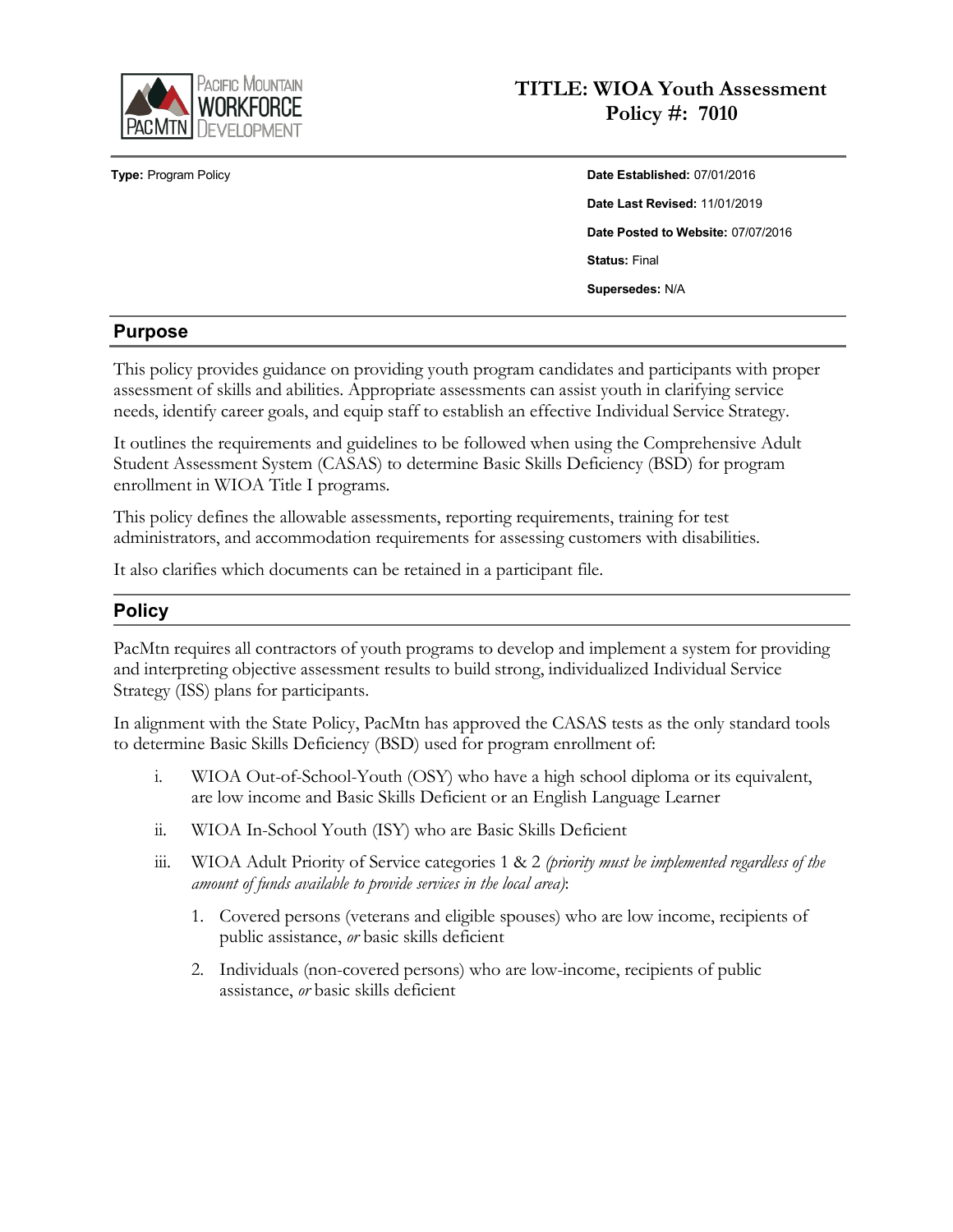## **Policy Guidelines**

Youth program staff will utilize PacMtn approved assessments to clarify participant need, career goals, and skill gaps that can be addressed with program services through the WIOA 14 Required Elements. Approved assessments are in accordance with the current legislative regulations for youth assessment and eligibility.

CASAS is a test to measure basic academic skills, but it does not measure vocational skills nor does it measure advanced technical skills. Other tests are appropriate for such purposes, and this policy does not limit the appropriate use of other such assessments for those purposes.

#### **Assessments Permitted**

- i. The following CASAS assessments may be used in Washington effective July 1, 2019. The National Reporting System (NRS) determines tests suitable for use and the period for which that use is approved.
	- 1. CASAS Reading Goals (replaces Life and Work Reading (forms 81-188)
	- 2. Life and Work Listening (forms 981-986)
	- 3. CASAS Math Goals (replaces Life Skills Math (forms 31-38)
	- 3.4. CASAS Appraisal (form 900)
- ii. These assessments meet the NRS requirements and:
	- 1. Are appropriate for measuring literacy and language development of adult students/job seekers,
	- 2. Have standardized administration and scoring procedures,
	- 3. Have alternate, equivalent forms for pre- and post-testing, and
	- 4. Have evidence linking them to the NRS Educational Functioning Levels.

Using the CASAS testing system, PacMtn contractors will also establish BSD prior to program enrollment. Contractors will complete the process for all applicable staff to be certified to administer the CASAS testing system. Contractors will provide during applicable program monitoring, verification of staff certifications completed.

Completing assessments to determine eligibility is not considered a service in youth programs and is an allowable activity prior to program enrollment. CASAS test results are valid as proof of eligibility for six months from the test date. CASAS tests administered by certified testing sites not related to WIOA can be accepted as documentation, given the test is still valid, was administered appropriately and is on the correct forms.

#### **Appraisal Test**

The CASAS Appraisal Form is not a federally approved form to determine basic skills deficiency.

- i. The appraisal test must be given first (prior to the pre-test) to determine the appropriate level and form of the pre-test to be used.
- ii. The CASAS appraisal test cannot be used in lieu of the CASAS pre-test to determine BSD.
- iii. Note: If using the Locator (e-test), the appraisal and pre-test are combined into one computer-adaptive test.